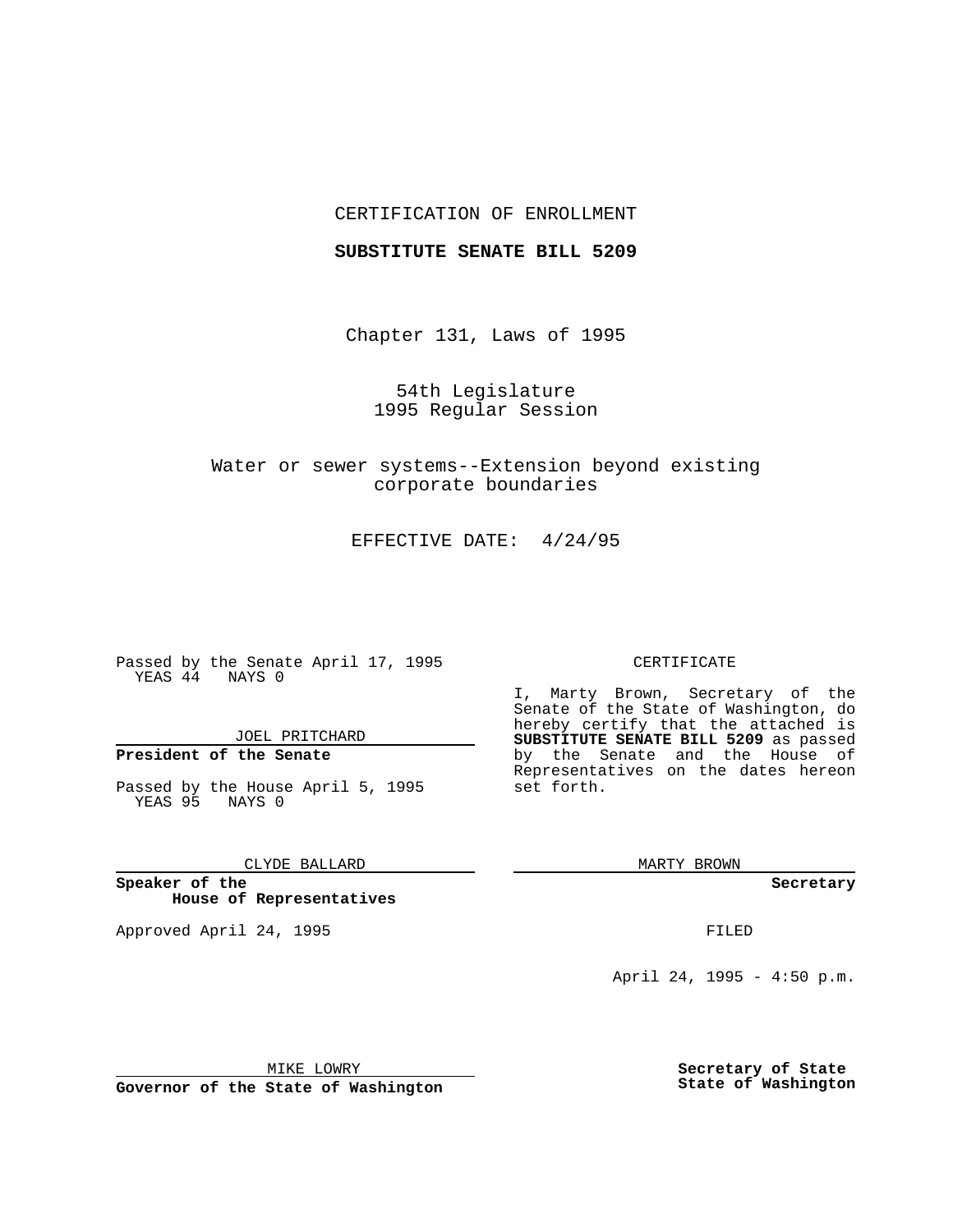## **SUBSTITUTE SENATE BILL 5209** \_\_\_\_\_\_\_\_\_\_\_\_\_\_\_\_\_\_\_\_\_\_\_\_\_\_\_\_\_\_\_\_\_\_\_\_\_\_\_\_\_\_\_\_\_\_\_

\_\_\_\_\_\_\_\_\_\_\_\_\_\_\_\_\_\_\_\_\_\_\_\_\_\_\_\_\_\_\_\_\_\_\_\_\_\_\_\_\_\_\_\_\_\_\_

AS AMENDED BY THE HOUSE

Passed Legislature - 1995 Regular Session

### **State of Washington 54th Legislature 1995 Regular Session**

**By** Senate Committee on Government Operations (originally sponsored by Senators McCaslin, Haugen, Swecker, Drew, Schow, Heavey and Winsley)

Read first time 03/01/95.

 AN ACT Relating to the extension of water or sewer systems outside of existing corporate boundaries; amending RCW 36.93.090; and declaring an emergency.

BE IT ENACTED BY THE LEGISLATURE OF THE STATE OF WASHINGTON:

 **Sec. 1.** RCW 36.93.090 and 1987 c 477 s 2 are each amended to read as follows:

 Whenever any of the following described actions are proposed in a county in which a board has been established, the initiators of the action shall file within one hundred eighty days a notice of intention with the board: PROVIDED, That when the initiator is the legislative body of a governmental unit, the notice of intention may be filed immediately following the body's first acceptance or approval of the action. The board may review any such proposed actions pertaining to: (1) The: (a) Creation, incorporation, or change in the boundary, other than a consolidation, of any city, town, or special purpose district; (b) consolidation of special purpose districts, but not including consolidation of cities and towns; or (c) dissolution or disincorporation of any city, town, or special purpose district, except that a board may not review the dissolution or disincorporation of a